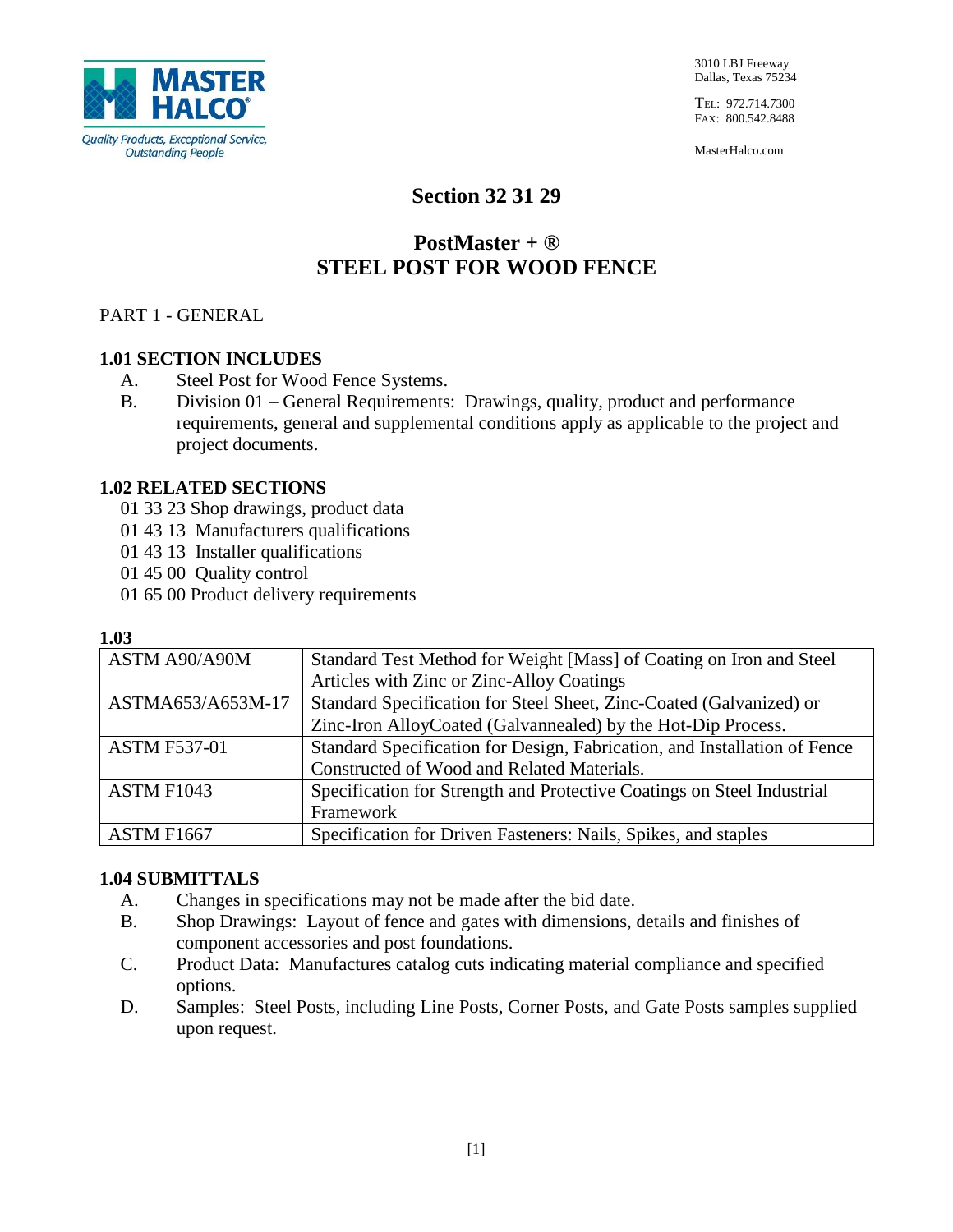## PART 2 - PRODUCTS

## **2.01 MANUFACTURE**

- A. Master Halco, Inc. 3010 Lyndon B Johnson Freeway Suite 800, Dallas, Texas 75234. Products from other qualified manufacturers having a minimum of 5 years experience manufacturing steel posts will be acceptable by the architect as equal, if approved in writing, ten days prior to bidding, and if they meet the following specifications for design, size, gauge of metal parts, fabrication and warranty.
- B. Steel Post for Wood Fencing Height:  $(mm)$ . Weight: 2.64 lb./ft (3.93 kg/m)
- C. Approved Manufacturer: Master Halco, Inc. 3010 Lyndon B Johnson Freeway, Suite 800 Dallas, Texas 75234 Phone 1-800-883-8384 Website: www.postmasterfence.com

## **2.02 STEEL POST**

- A. Line Posts: 4-1/2" (114.3mm) x 1-1/2" (38.1mm). [.100" (2.54mm)] thick galvanized steel, roll formed steel shapes complying with ASTM A-653 having a 50,000 psi (344 MPa) yield strength and G90 zinc coating, 0.90 oz/ft2 (0.27 kg/M2). Alternating hole pattern [0.50" (12.7mm)] Punch thru holes:  $0.20 +/- 0.010$  thru hole typ.  $\frac{1}{4}$ " lag screws or #8/#9 Deck Countersunk Deck Screw(s). Concrete Lock [1" (25.4mm) x 3" (76.2mm)].
- B. Corner Posts: 3" (76.2mm) x 3" (76.2mm). [.12" (3.048mm)] thick galvanized steel, roll formed steel shapes complying with ASTM A-653 having a 50,000 psi (344 MPa) yield strength and G90 zinc coating, 0.90 oz/ft2 (0.27 kg/M2). Alternating hole pattern [0.50" (12.7mm)] spacing. Punch thru holes:  $0.20 +/- 0.010$  thru hole typ &  $0.3125$ " hole typ.  $\frac{1}{4}$ " lag screws or #8/#9 Deck Countersunk Deck Screw(s). Concrete Lock [1" (25.4mm) x 3" (76.2mm)].
- C. Gate Posts: 4.25" (107.95mm) x 3" (76.2mm) x 1.25" (31.75mm). [.100" (2.54mm)] thick galvanized steel, roll formed steel shapes complying with ASTM A-653 having a 50,000 psi (344 MPa) yield strength and G90 zinc coating, 0.90 oz/ft2 (0.27 kg/M2). Alternating hole pattern [0.50" (12.7mm)] Punch thru holes:  $0.20 +/- 0.010$  thru hole typ.  $\frac{1}{4}$ " lag screws or #8/#9 Deck Countersunk Deck Screw(s). Concrete Lock [1" (25.4mm) x 3" (76.2mm)].
- D. Finish: Galvanized coating [Line and Corner Posts], Powder Coating [Gate Posts].
- E. Residential Applications: Provide manufacturer's standard lifetime limited warranty that, in a residential application, its Steel Post product is free from defects in material or workmanship including structural failure. Lifetime is defined for as long as the original purchaser owns the home. "Structural failure" is defined as a permanent bend of more than 5%.
- F. Commercial Applications:

Provide manufacturer's standard limited warranty that, in a commercial application, its Steel Post product is free from defects in material and workmanship, including structural failure for a period of 20 years from the date of original purchase for corporation, partnership, unincorporated association, or a government or public entity, including, but without limitation to, a church or school installation applications. "Structural failure" is defined as a permanent bend of more than 5%.